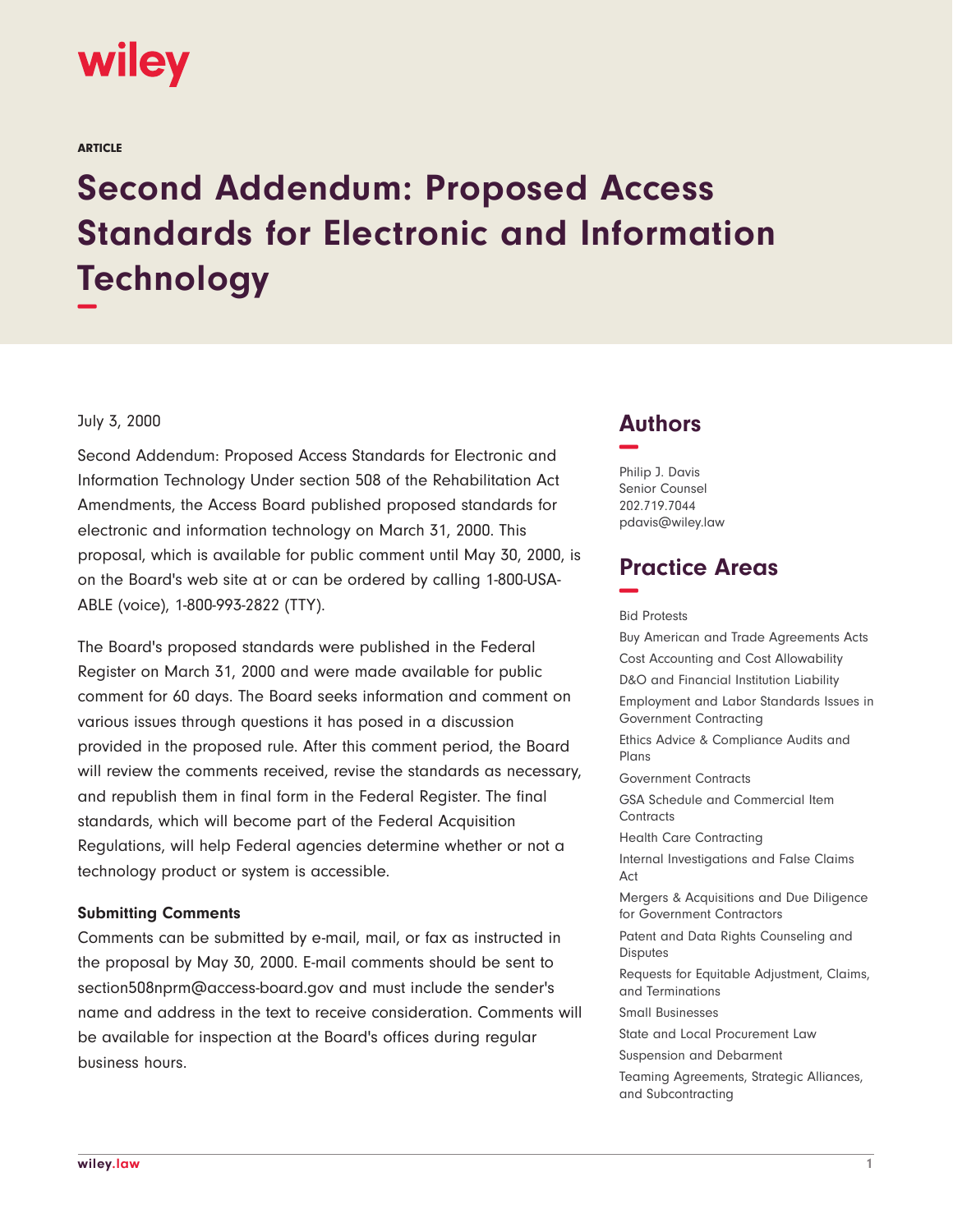# **The Proposed Standards**

Scope and Coverage (Subpart A - General)

The standards define the types of technology covered and set forth provisions that establish a minimum level of accessibility. The application section outlines the scope and coverage of the standards. This section also explains what is exempt (1194.3), defines terms (1194.4), and generally recognizes alternatives to what is required that provide equal or greater access (1194.5).

# Accessibility Standards (Subpart B)

The proposal provides technical criteria specific to various types of technologies and performance-based requirements, which focus on the functional capabilities of covered technologies. This dual approach recognizes the dynamic and continually evolving nature of the technology involved as well as the need for clear and specific standards to facilitate compliance. Also covered is compatibility with adaptive equipment people with disabilities commonly use for information and communication access.

## **General Requirements (1194.21)**

Specifications are provided that address built-in features where provided as part of any type of covered product. Provisions would specify that:

- color coding not be the only means of identifying visual elements so that people with limited vision or color blindness can distinguish them;
- free-standing equipment, such as copiers, meet reach ranges and space allowances so that they are accessible to people with disabilities, including those who use wheelchairs;
- flashing visual components have a maximum flash rate (2 Hertz) to prevent seizures in people with photosensitive epilepsy;
- timed responses, such as those often used with interactive menu-driven systems, allow additional time as needed;
- where biometric forms of user identification or activation, such as fingerprint or retina scans, are used, an alternative method to biometric forms is also available; and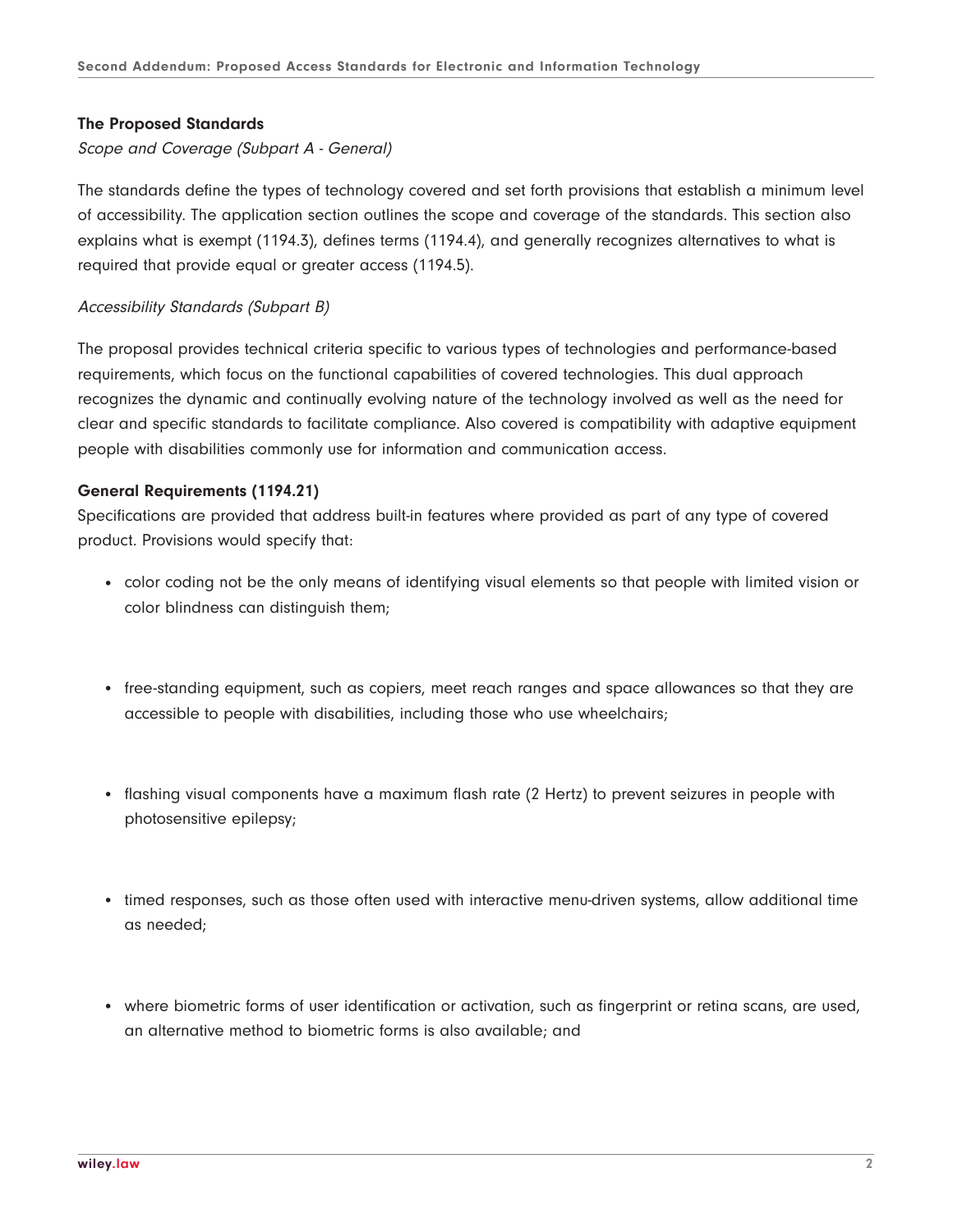● touch-operated controls, where provided, not necessitate body contact or closeness so that people with prosthetics or assistive devices, such as headsticks, can access them.

#### **Component Specific Requirements (1194.23)**

The proposal includes criteria specific to certain types of features or products, including:

- controls, keyboards, and keypads
- software applications and operating systems (non-embedded)
- web-based information or applications
- telecommunication functions
- video or multi-media products
- information kiosks and transaction machines

The criteria for controls, keyboards, and keypads address tactile and operating features that provide access for people with vision impairments or with limited dexterity or motor control.

#### **Software and Web-Based Information or Applications**

Most of the specifications for non-embedded software and web applications pertain to usability for people with vision impairments. For example, one provision requires alternative keyboard navigation, which is essential for people with vision impairments who cannot rely on pointing devices, such as a mouse. Some provisions derive from certain assistive products used by people with disabilities to access computer-based information. These include screen readers, which translate what's on a computer screen into automated audible output and refreshable Braille displays. Certain conventions, such as verbal tags or identification of graphics and format devices, like frames, are necessary so that these devices can "read" them for the user.

#### **Web Sites**

The standards would apply to Federal web sites but not to private sector web sites (unless a site is provided under contract to a Federal agency, in which case only that web site or portion covered by the contract would have to comply). The standards would not prohibit the use of web site graphics or animation. Instead, the standards aim to ensure that such information is also available in a format that is accessible to people with vision impairments. Generally, this means use of text labels or descriptors for graphics and certain format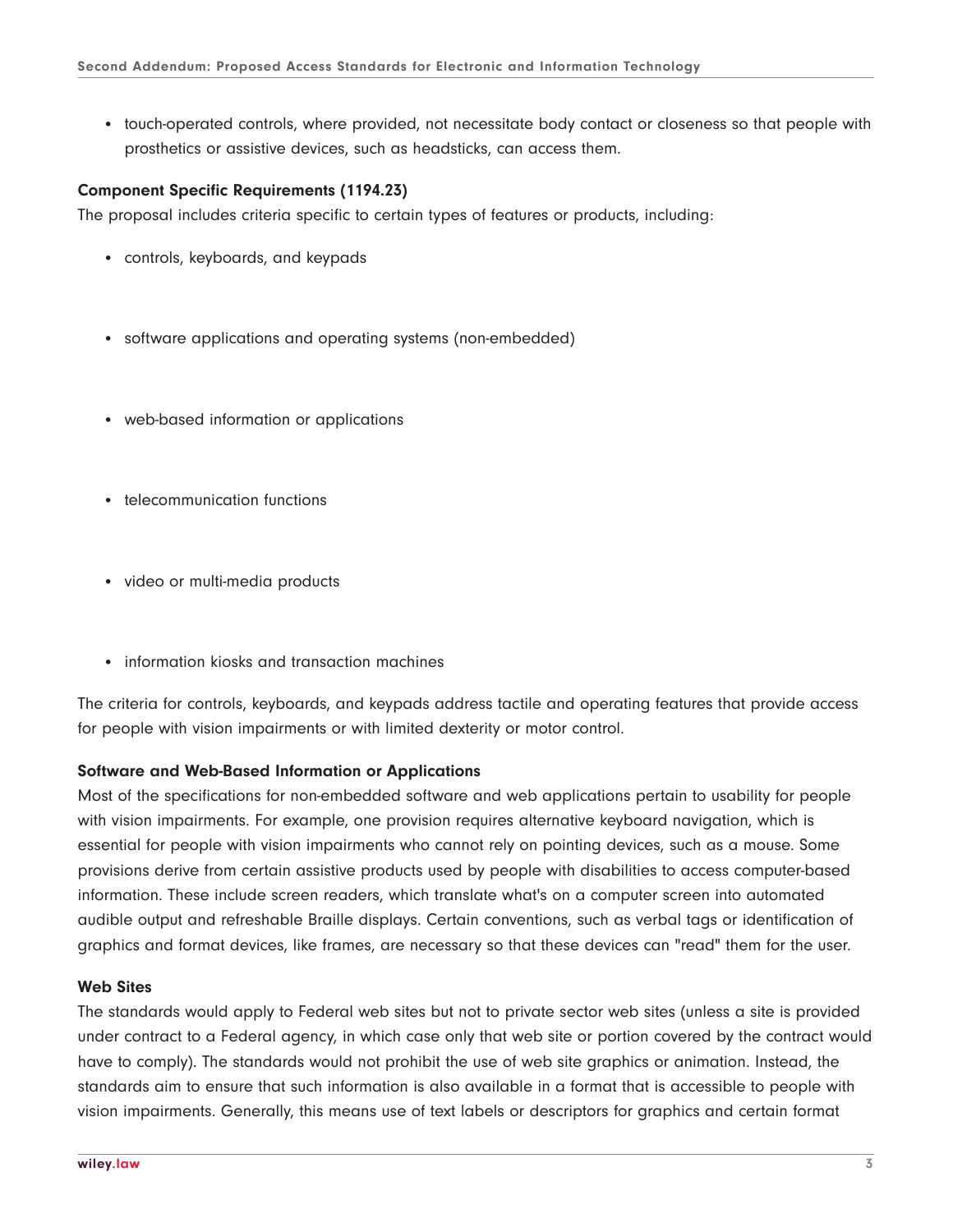elements. HTML code already provides an "Alt Text" tag for graphics which can serve as a verbal descriptor for graphics. Accessible sites offer significant advantages that go beyond access. Those with "text-only" options provide a faster downloading alternative and can facilitate transmission of web-based data to cell phones and personal digital assistants.

#### **Telecommunications Functions**

The criteria of this section are designed primarily to ensure access to people who are deaf or hard of hearing. This includes compatibility with hearing aids, cochlear implants, assistive listening devices, and TTYs. TTYs are devices that enable people with hearing or speech impairments to communicate over the telephone; they typically include an acoustic coupler for the telephone handset, a simplified keyboard, and a visible message display. One requirement calls for a standard non-acoustic TTY connection point for telecommunication products that allow voice communication but that do provide TTY functionality. Other specifications address adjustable volume controls for output and product interface with hearing technologies.

# **Video or Multimedia Products**

Multimedia products involve more than one media and include, but are not limited to, video programs, narrated slide production, and computer generated presentations. Provisions address caption decoder circuitry (for any system with a screen larger than 13 inches) and secondary audio channels for television tuners, including tuner cards for use in computers. The standards also would require captioning or video description for certain multimedia productions developed or procured by Federal agencies. This requirement is intended to apply only to those shown multiple times and to varied audiences which may include people with hearing or vision impairments. It would not apply to those intended to be shown singularly (not on a repeated basis) to limited audiences, such as internal staff, that may not include any persons with hearing or vision impairments. (However, the Federal agency would nonetheless be required to accommodate any staff members who did have such an impairment under section 501 or 504 of the Rehabilitation Act even though the videotape did not have to be captioned). The standards also provide that viewers be able to turn captioning or video description features on or off.

#### **Information Kiosks and Transaction Machines**

This section covers information kiosks, automatic teller machines (ATMs), and other types of transaction machines. The standards would require: that access features be built into the system (so users don't have to attach an assistive device to it); a mechanism for private listening (handset or a standard headphone jack); allowing user interruption where audio output is provided; and adjustable volume control where voice output is provided. However, the proposal calls attention to guidelines for facilities that the Board is currently updating under the Americans with Disabilities Act (ADA) and Architectural Barriers Act (ABA). Those proposed guidelines provide new criteria for ATMs and fare vending machines which are more descriptive in specifying access for people with vision impairments. The Board may broaden coverage of those facility guidelines to cover other types of devices, such as point-of-sale machines and information kiosks, among others. Such action may influence the substance of this section of the technology standards in the final version.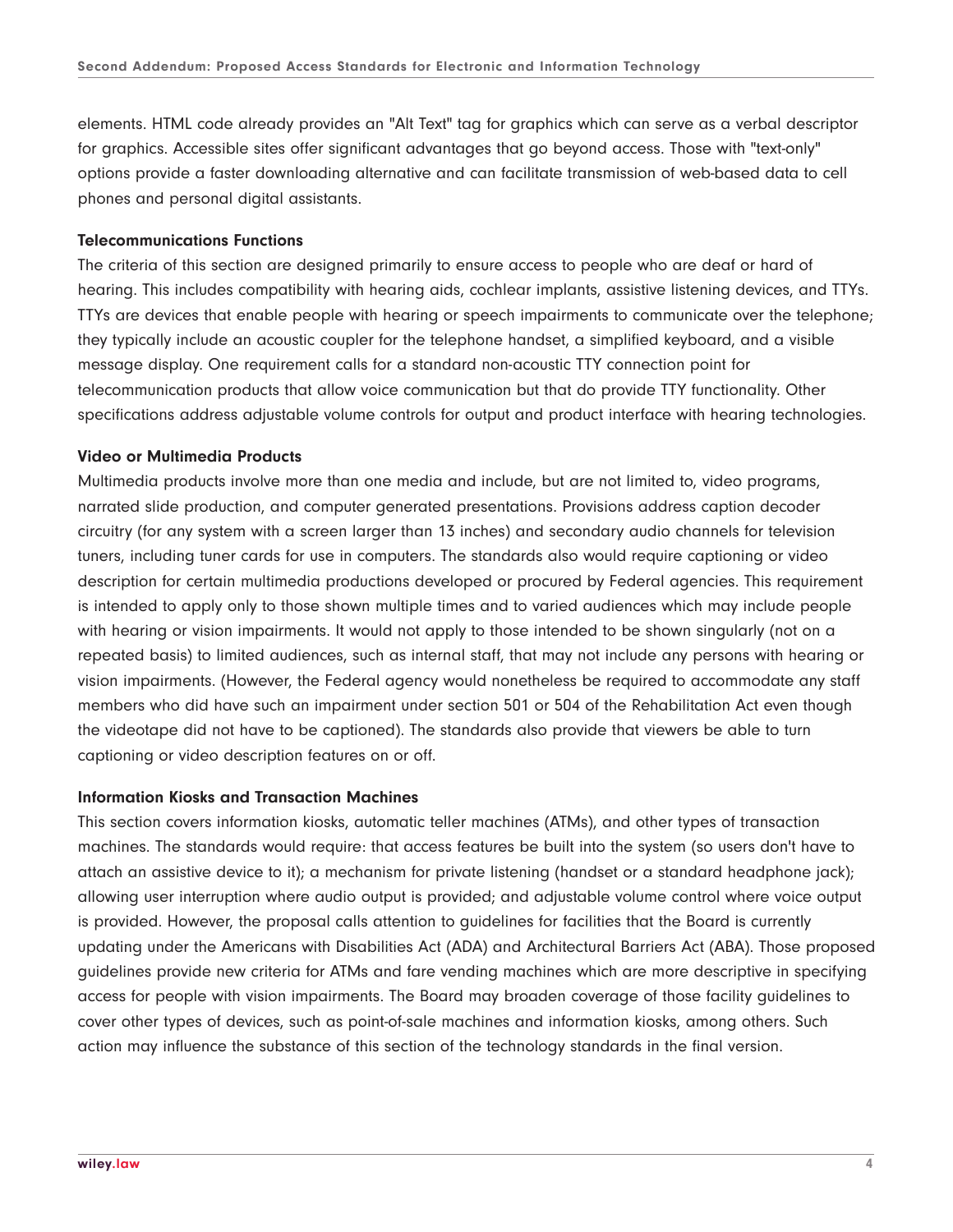# **Compatibility with Assistive Technology (1194.25)**

Provisions of this section seek to ensure compatibility with assistive technologies people with disabilities use, such as screen readers, Braille displays, and TTYs. Since any specific product cannot necessarily be made accessible to all disabilities, it must be able to accommodate assistive technology. For example, all computers are not expected to be equipped with a refreshable Braille display, but they are expected to be compatible with such equipment. These provisions address information pass through, external electronic access to all information and control needed for real time operation, and connection points for external audio processing devices.

## **Functional Performance Criteria (1194.27)**

The performance requirements are intended for overall product evaluation and for technologies or components for which there is no specific requirement under other sections. These criteria are designed to ensure that the individual accessible components work together to create an accessible product. They cover operation, including input and control functions, operation of mechanical mechanisms, and access to visual and audible information. These provisions are structured to allow people with sensory or physical disabilities to locate, identify, and operate input, control and mechanical functions and to access the information provided, including text, static or dynamic images, icons, labels, sounds or incidental operating cues. For example, one provision requires that at least one mode allow operation by people with low vision (visual acuity between 20/70 and 20/200) without relying on audio input since many people with low vision may also have a hearing loss.

#### **Information, Documentation, and Support (Subpart C)**

The standards also address access to all information, documentation, labeling, and support provided to end users (e.g., Federal employees) of covered technologies. This includes user guides, installation guides for enduser installable devices, and customer support and technical support communications. Such information must be available in alternate formats upon request at no additional charge. Alternate formats or modes of communication, can include Braille, cassette recordings, large print, electronic text, Internet postings, TTY access, and captioning and audio description for video materials.

#### **Read related articles on our site:**

"Little Recognized Act May Soon Result In Accessibility Regulations For IT Equipment."

Addendum: Applicability Of Section 508 Of The Rehabilitation Act To Web Sites

Third Addendum: Access Board Receives Over 100 Comments On Proposed Standards For Electronic And Information Technology

Fourth Addendum: Access Board Issues Final Accessibility Standards For Electronic And Information **Technology**